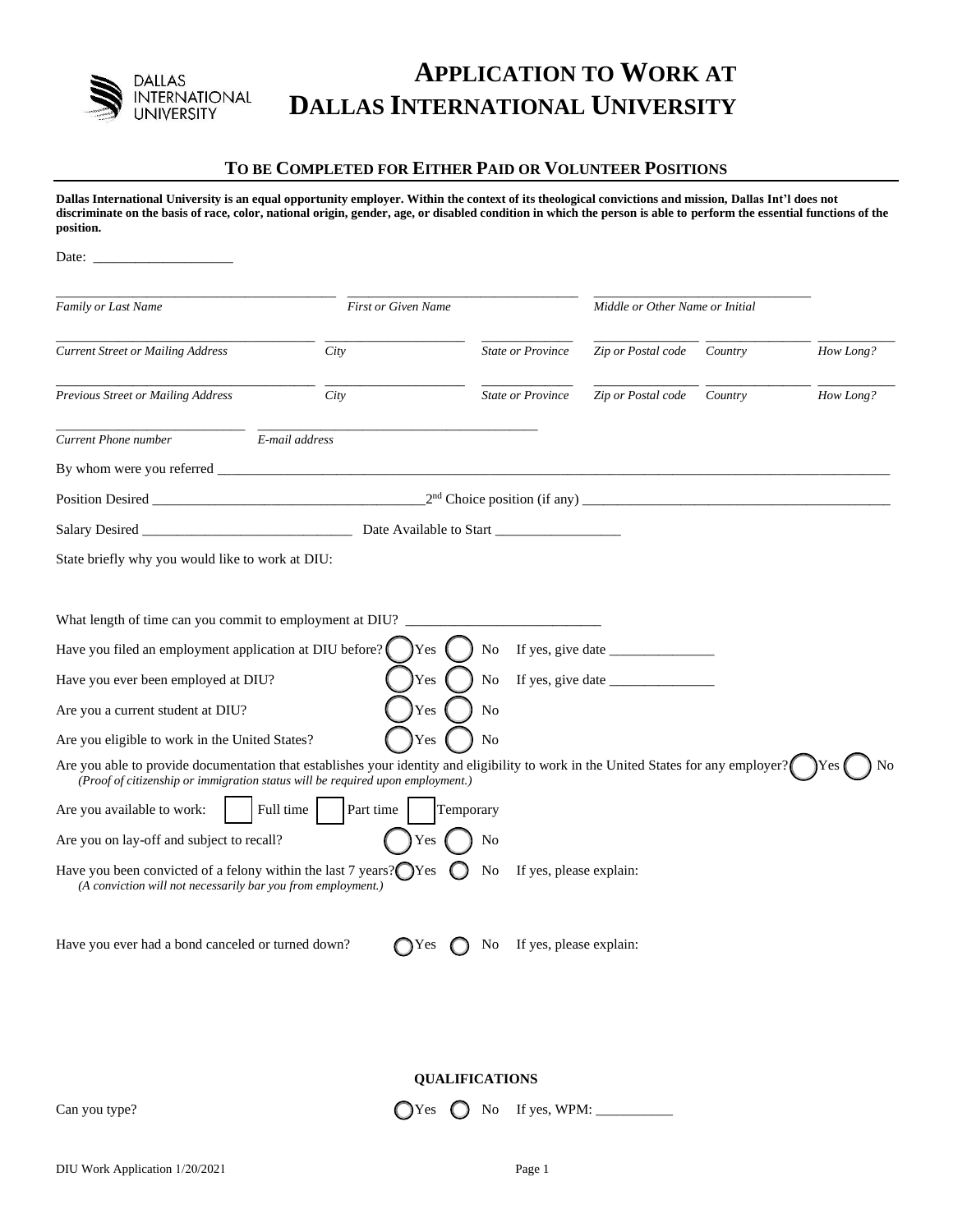List computer experience *(operating systems and software you are familiar with and level of proficiency)* 

List special skills, licenses, and qualifications *(especially as related to the position you are applying for)*.

## **EDUCATION**

|                               | Name | City, State | Did you<br>Graduate?<br>Yes / No | Degree & major |
|-------------------------------|------|-------------|----------------------------------|----------------|
| High School or<br>Prep School |      |             |                                  |                |
| College or University         |      |             |                                  |                |
| Other Schooling               |      |             |                                  |                |
| Other Schooling               |      |             |                                  |                |
| Other Schooling               |      |             |                                  |                |

Please list any education relevant to the position you are applying for not listed above.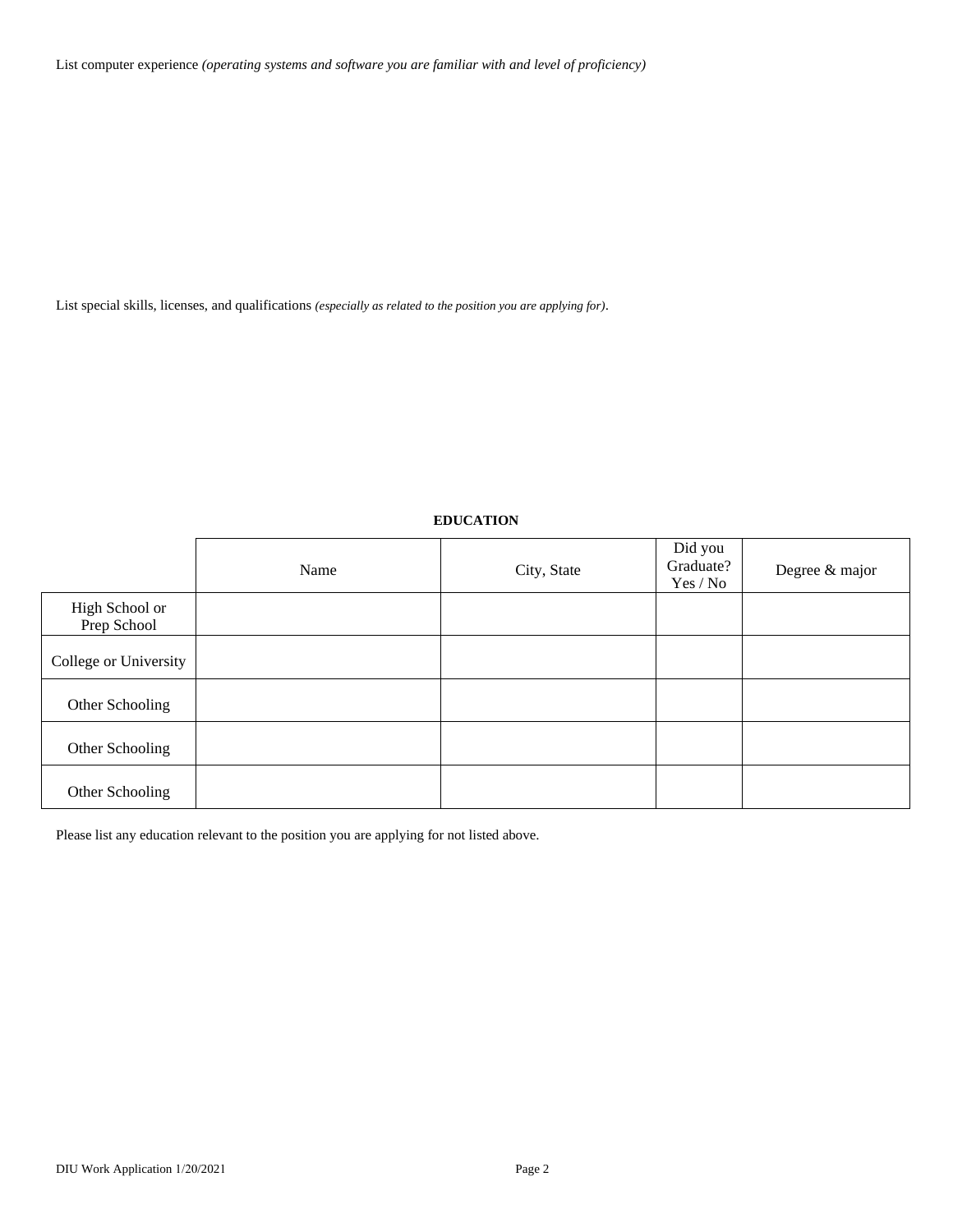## **EMPLOYMENT EXPERIENCE**

*(List employment, starting with your present or most recent position.)*

|                                                   |                                                                                                                 | Company HR Phone #                                      |                    |  |
|---------------------------------------------------|-----------------------------------------------------------------------------------------------------------------|---------------------------------------------------------|--------------------|--|
|                                                   |                                                                                                                 |                                                         |                    |  |
| Address (city, state, zip)<br>Describe job duties | Supervisor                                                                                                      | Position: Starting                                      | At termination     |  |
| Reason for leaving                                |                                                                                                                 |                                                         |                    |  |
|                                                   |                                                                                                                 |                                                         | Company HR Phone # |  |
|                                                   |                                                                                                                 |                                                         |                    |  |
| Address (city, state, zip)<br>Describe job duties | Supervisor                                                                                                      | Position: Starting                                      | At termination     |  |
| Reason for leaving                                |                                                                                                                 |                                                         |                    |  |
|                                                   |                                                                                                                 | Company HR Phone #                                      |                    |  |
|                                                   |                                                                                                                 |                                                         |                    |  |
| Address (city, state, zip)<br>Describe job duties | Supervisor                                                                                                      | Position: Starting                                      | At termination     |  |
| Reason for leaving                                |                                                                                                                 |                                                         |                    |  |
|                                                   | Please attach an additional file for any jobs you have held in the last five years that are not included above. |                                                         |                    |  |
|                                                   |                                                                                                                 | PERSONAL REFERENCES (Not former Employers or Relatives) |                    |  |
| Name and occupation                               | Address                                                                                                         | Phone                                                   | Email address      |  |
| Name and occupation                               | Address                                                                                                         | Phone                                                   | Email address      |  |
| Name and occupation                               | Address                                                                                                         | Phone                                                   | Email address      |  |